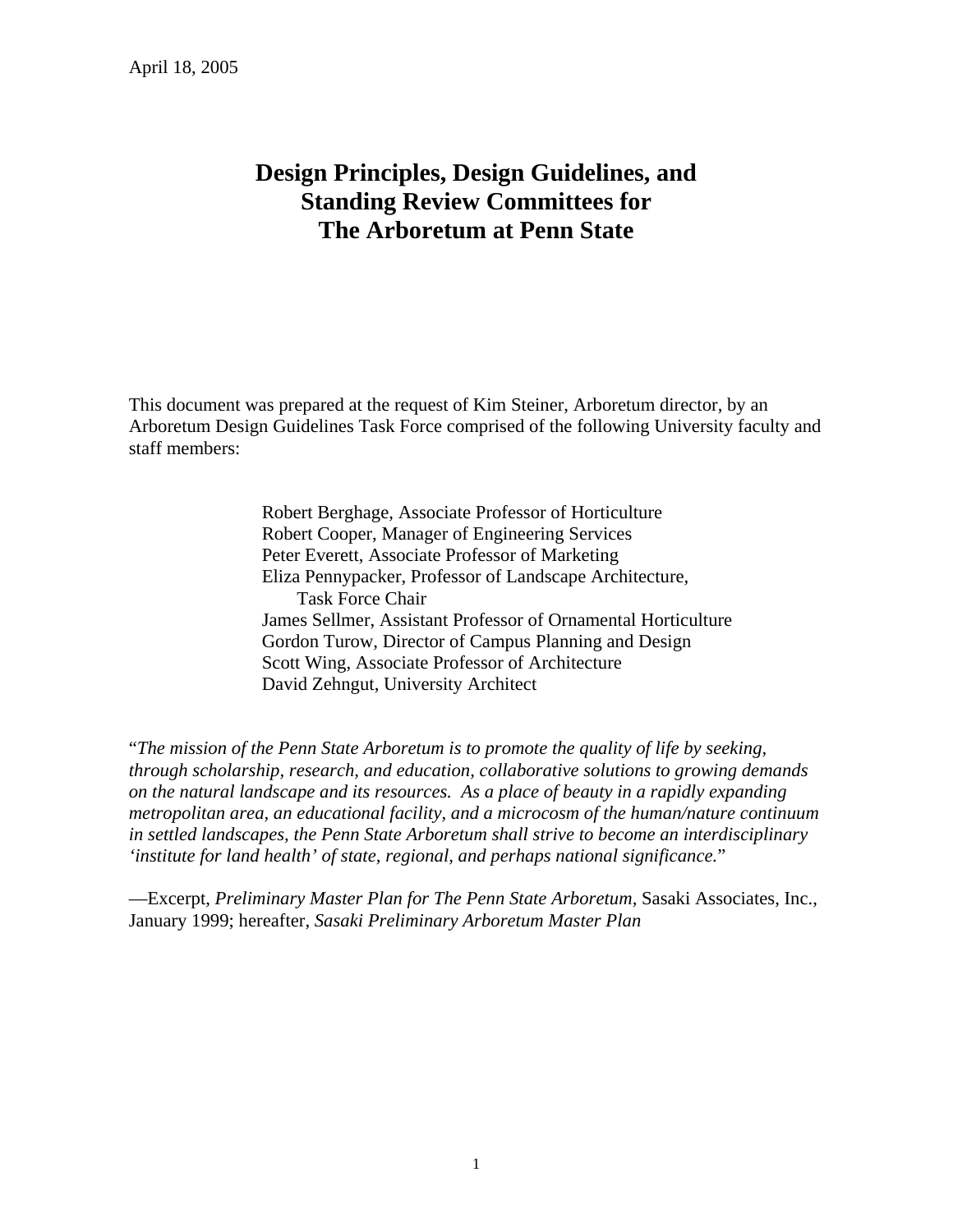$\overline{a}$ 

# **DESIGN PRINCIPLES1**

- I. The Arboretum will be an integral part of a major gateway to the University and a vital part of the fabric of the University Park campus, linked both physically and symbolically to the University and surrounding community. Its design shall feature open and porous edges, creating a welcoming environment and facilitating accessibility from both the campus and surrounding neighborhoods.
- II. The architecture and landscape design of the Arboretum shall respond to the cultural traditions and natural forces rooted within central Pennsylvania's environment, its people, climate, and resources. Design elements shall recognize the Arboretum as a unique entity within the campus, while responding to both regional design character and local campus character (especially that of the contiguous East Subcampus and other development along Park Avenue).
- III. The Arboretum will be contemporary and innovative through a harmonious composition of disparate elements along the human/nature continuum, from the most clearly human-controlled zone along Park Avenue to the most nature-controlled demonstrations of natural systems in the northern zone of the site. Throughout, the Arboretum will serve as a metaphor for environmentally compatible use of the natural landscape by humans. The design expression of the human/nature continuum shall be varied in accordance with the three zones established by the *Sasaki Preliminary Arboretum Master Plan*: the Mitchell Tract, Overlook Heights Teaching and Research Area, and the Big Hollow, providing distinction to each zone.
- IV. Designs for the Arboretum shall emphasize four interpretive themes: 1) Richness of biological and ecological diversity in native and cultivated collections; 2) Stewardship and conservation of soil, water, and biological resources; 3) Demonstration of environmentally responsible landscape design; and 4) Restoration of degraded landscapes.
- V. All development within the Arboretum, including all research and teaching activities, shall be grounded in exemplary practices of stewardship, conservation, and, where appropriate, preservation.
- VI. All elements of the Arboretum, including all research projects and facilities, shall be designed to enhance and contribute to the educational and outreach missions of the University and the Arboretum.

<sup>&</sup>lt;sup>1</sup> These principles are based on concepts in the *Preliminary Master Plan for The Penn State Arboretum* by Sasaki Associates, Inc., and the *Master Plan for the Mitchell Tract in The Arboretum at Penn State* prepared by Marshall·Tyler·Rausch, LLC, as articulated by the Arboretum Design Principles and Guidelines Task Force.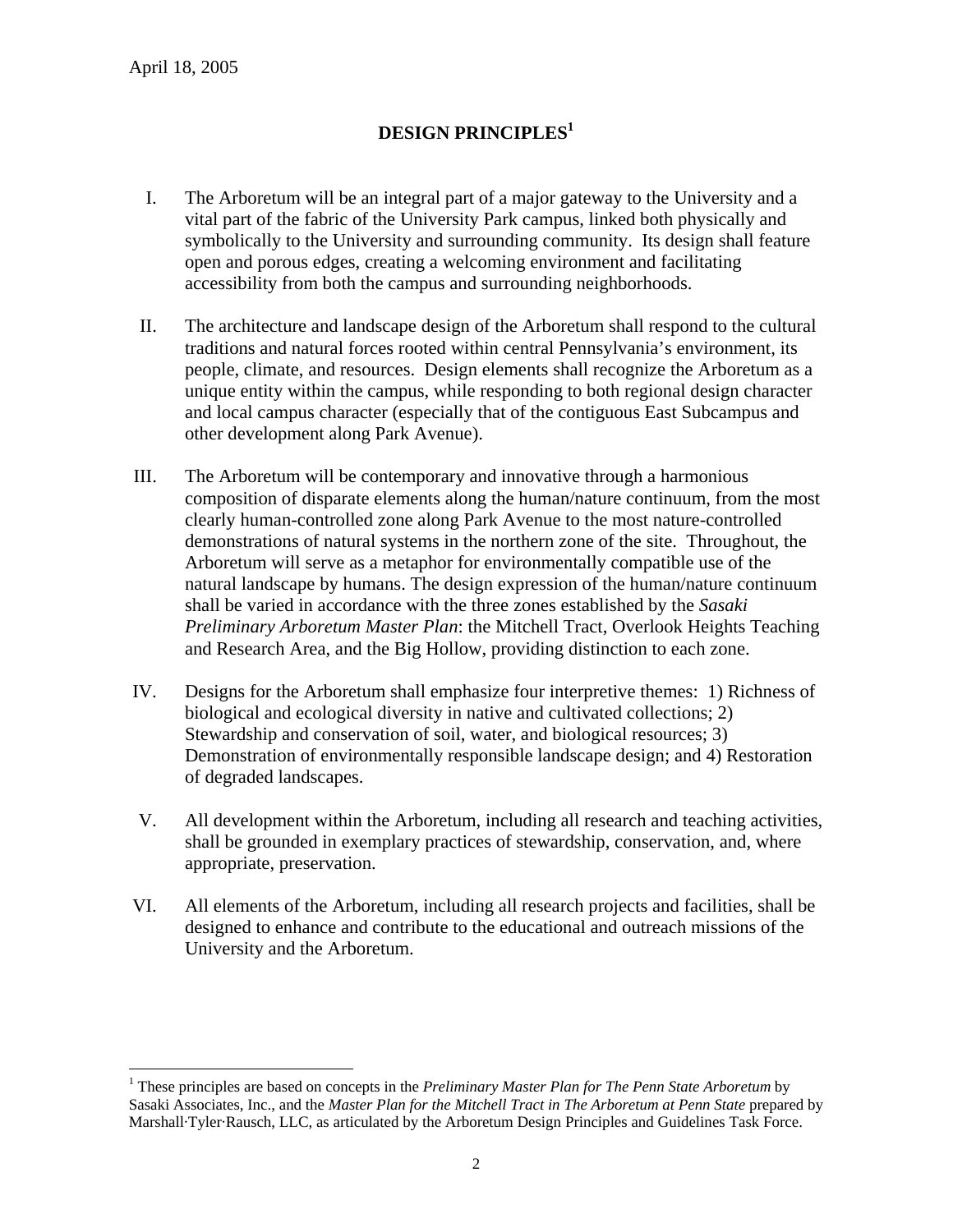# **DESIGN GUIDELINES**

- I. Conservation and Stewardship
	- A. Designers shall obtain LEED (Leadership in Energy and Environmental Design) certification for major new building projects.
	- B. Design, construction, and maintenance of Arboretum facilities shall comply with best management practices for stormwater management and water quality in order to achieve the following objectives:
		- 1. Protection and enhancement of groundwater recharge capacity;
		- 2. Preservation of natural drainageways;
		- 3. Management of stormwater as a site resource through innovations in onsite irrigation, maintenance activities, and groundwater recharge;
		- 4. Compliance with wellhead protection area management initiatives.
	- C. Architects shall consider life-cycle costs in addition to initial construction costs.
	- D. All Arboretum planning shall support Penn State's policies regarding environmental stewardship (currently "Key Initiative 1: Environmental Stewardship" in *Finance & Business' 2002-2005 Strategic Plan*).
- II. Education
	- A. Projects, buildings, infrastructure, gardens, and plant collections should include educational materials that explain both the interdisciplinary design process and the completed project for the student and the public.
	- B. Whenever possible, architects and landscape architects shall strive to involve students and the public in the design process of each new project in the Arboretum.
- III. Design of Primary Landscape Spaces
	- A. Design of each landscape area of the Arboretum shall respond to the character prescribed for that locale in the *Sasaki Preliminary Arboretum Master Plan* and the *Master Plan for the Mitchell Tract in The Arboretum at Penn State* by Marshall·Tyler·Rausch (April 2002; hereafter, *MTR Mitchell Tract Master Plan*).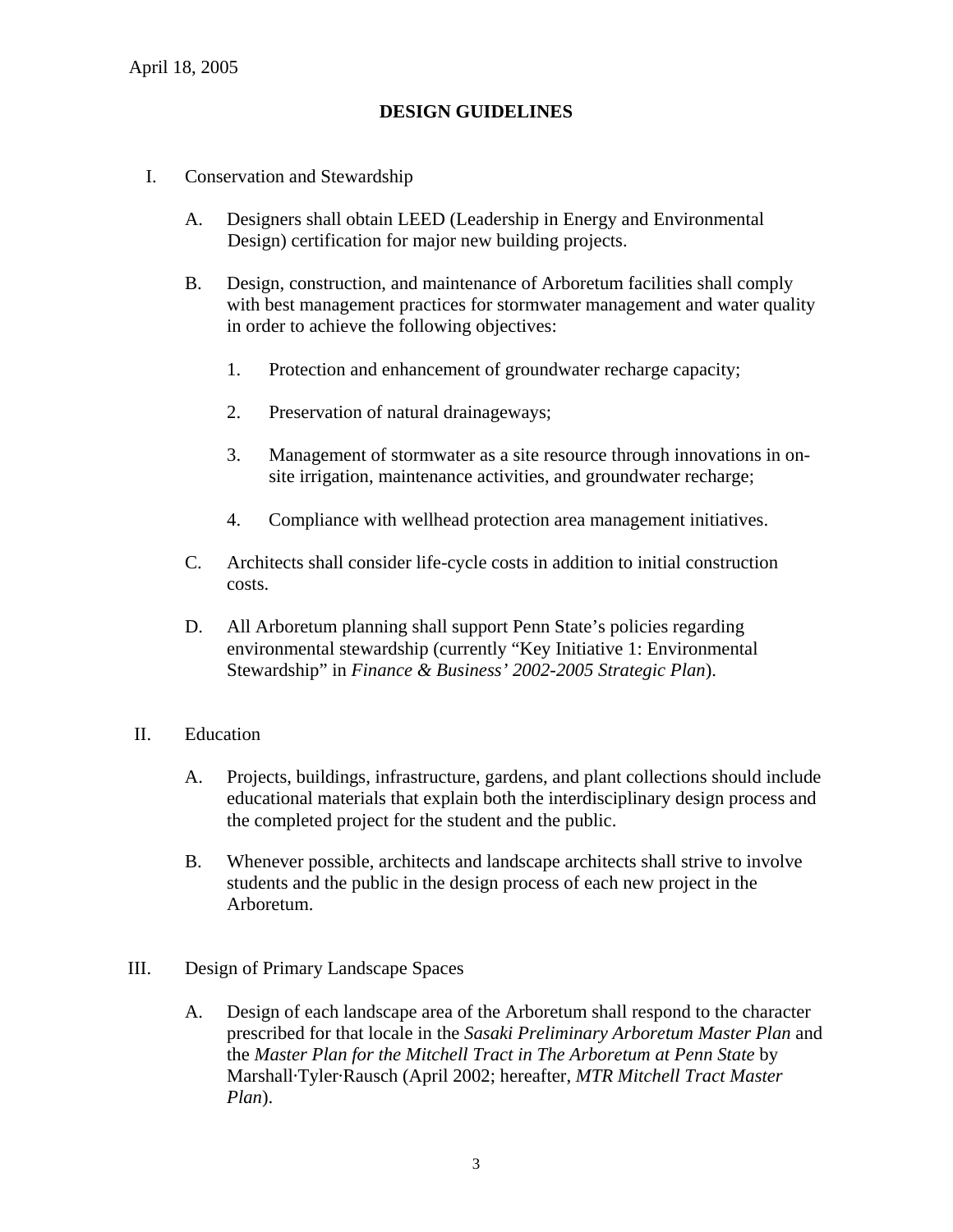#### April 18, 2005

- B. Selection of plant materials (e.g., ornamental vs. native) and arrangement of plant materials (e.g., geometric vs. naturalistic) shall be appropriate for the landscape character of that part of the Arboretum. Species known to be invasive in central Pennsylvania shall not be planted.
- C. Architects and landscape architects shall establish strong compositional unity within each landscape space as well as visual continuity between contiguous landscape spaces.
- IV. Site Design of Primary Building Elements
	- A. Architecture and landscape design in the Arboretum will respect the context of the area. This includes the aesthetics, scale, and quality of the buildings and civic spaces on campus, as well as the agricultural history and activities of the region.
	- B. Landscape elements and buildings, including structures such as parking areas, entry walkways, porches, and terraces, shall be organized and designed to spatially define, order, and sequence these elements and structures with respect to one another.
	- C. Building and landscape elements shall be designed and constructed with a view to their relationship with future elements as described in the *Sasaki Preliminary Arboretum Master Plan* and *MTR Mitchell Tract Master Plan*.
- V. Architectural Form and Character; Relationship of Interior and Exterior Spaces
	- A. The design of architectural and landscape elements shall respect regional and cultural traditions while symbolizing the vision and innovative nature of the institution. Direct stylistic imitation of historical structures shall be avoided.
	- B. Architectural design shall emphasize the relationship between interior and exterior spaces and maximize the use of natural light.
	- C. The exterior scale, composition, color, and materials of buildings shall complement and enhance the surrounding landscape of the Arboretum.
	- D. Architects shall use transitional spaces such as porticos, pergolas, and sunrooms to create inviting connections between interior and exterior spaces.
	- E. Educational, research, and social venues shall accommodate audiences of various sizes simultaneously and without visual or audible competition between venues and audiences.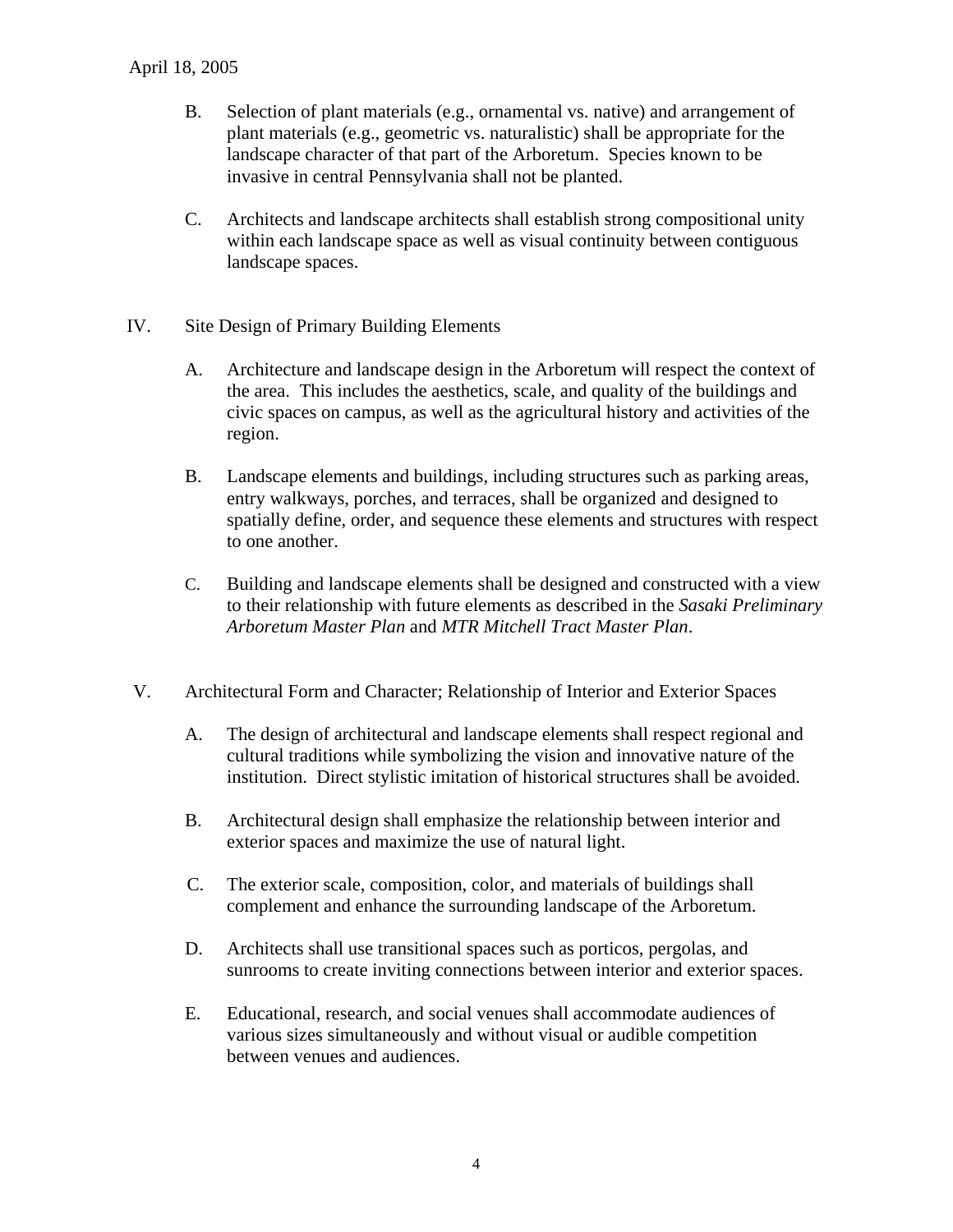#### April 18, 2005

### VI. Materials and Building Systems

- A. Materials and building systems shall be durable (to minimize life-cycle costs) and adaptable (to accommodate future change and growth). Whenever possible, these materials will be authentic, reflecting their substance and structure in their appearance, rather than simulating another substance.
- B. Materials in Arboretum structures shall adhere to the University's standards for construction quality and craftsmanship, as articulated by the Office of Physical Plant. These requirements can be accessed on the Internet at www.opp.psu.edu/stnd/stnd.htm.

#### VII. Circulation

- A. The principal circulation system in the Arboretum shall be pedestrian and bicycle trails to maintain the integrity of the site and the visitor's experience of an "oasis of green and peace in a rapidly urbanizing landscape."
- B. In general, the circulation system of the Arboretum shall fit existing continuous, curvilinear alignments that evoke a sense of harmony with the natural setting. The only exceptions should be the "fracture trace" trails (*Sasaki Preliminary Arboretum Master Plan*) and the existing straight-line sections of Big Hollow Road.
- C. The design of the circulation system shall preserve the natural woodlands, natural landforms, native flora, and native fauna of the Arboretum.
- D. Maintenance, service, delivery, and emergency vehicles shall be sensitively accommodated in the planning and design of the circulation system, preferably by adapting pedestrian and bicycle paths for their use, whenever feasible.

#### VIII. Signage, Lighting, and Outdoor Furnishings

To ensure visual unity and institutional clarity, signage, lighting, and outdoor furnishings (such as benches, trash receptacles, and bicycle racks) for any area of the Arboretum shall relate stylistically to existing University Park and Arboretum standards. Lighting should be designed to minimize light pollution of the night sky.